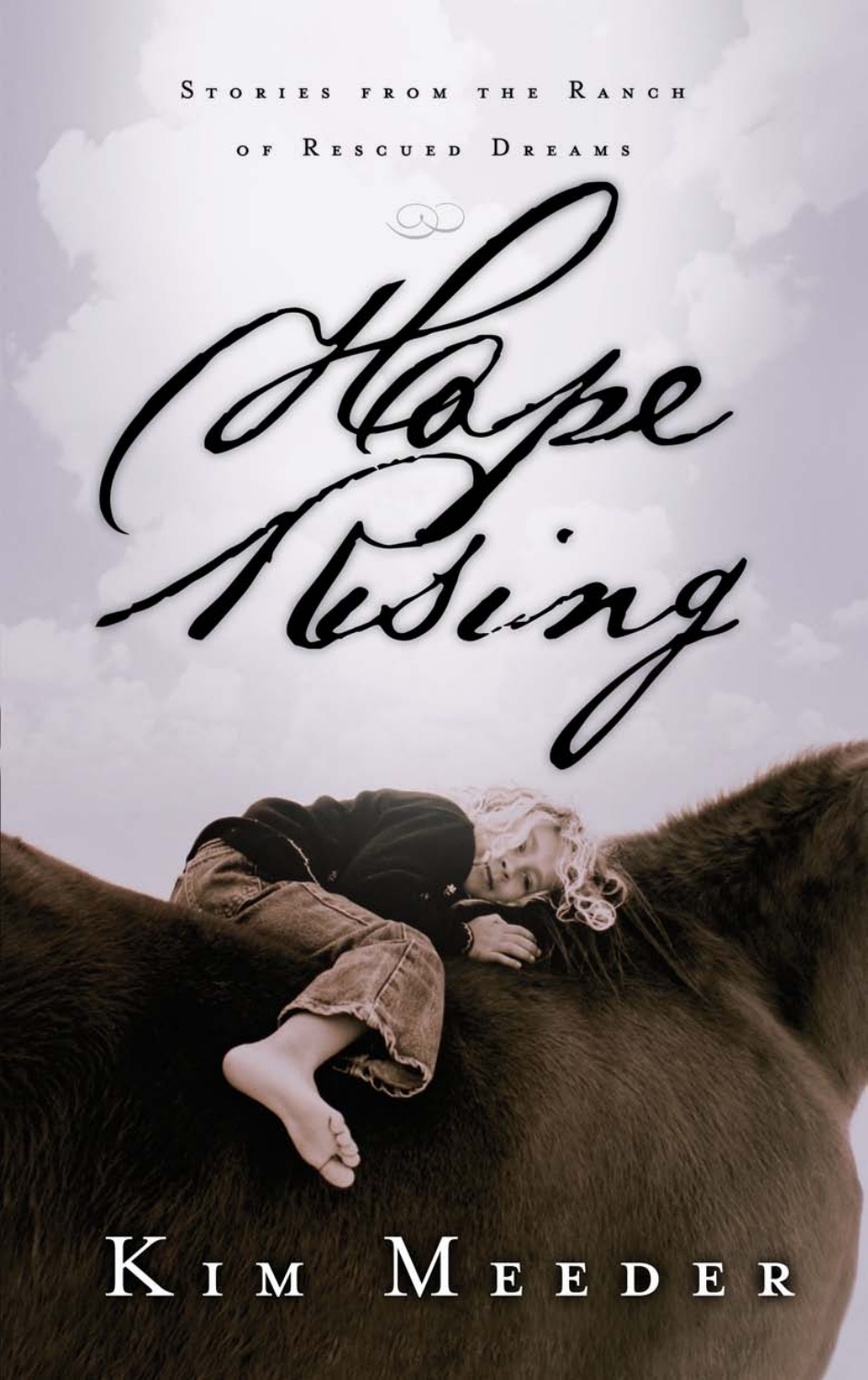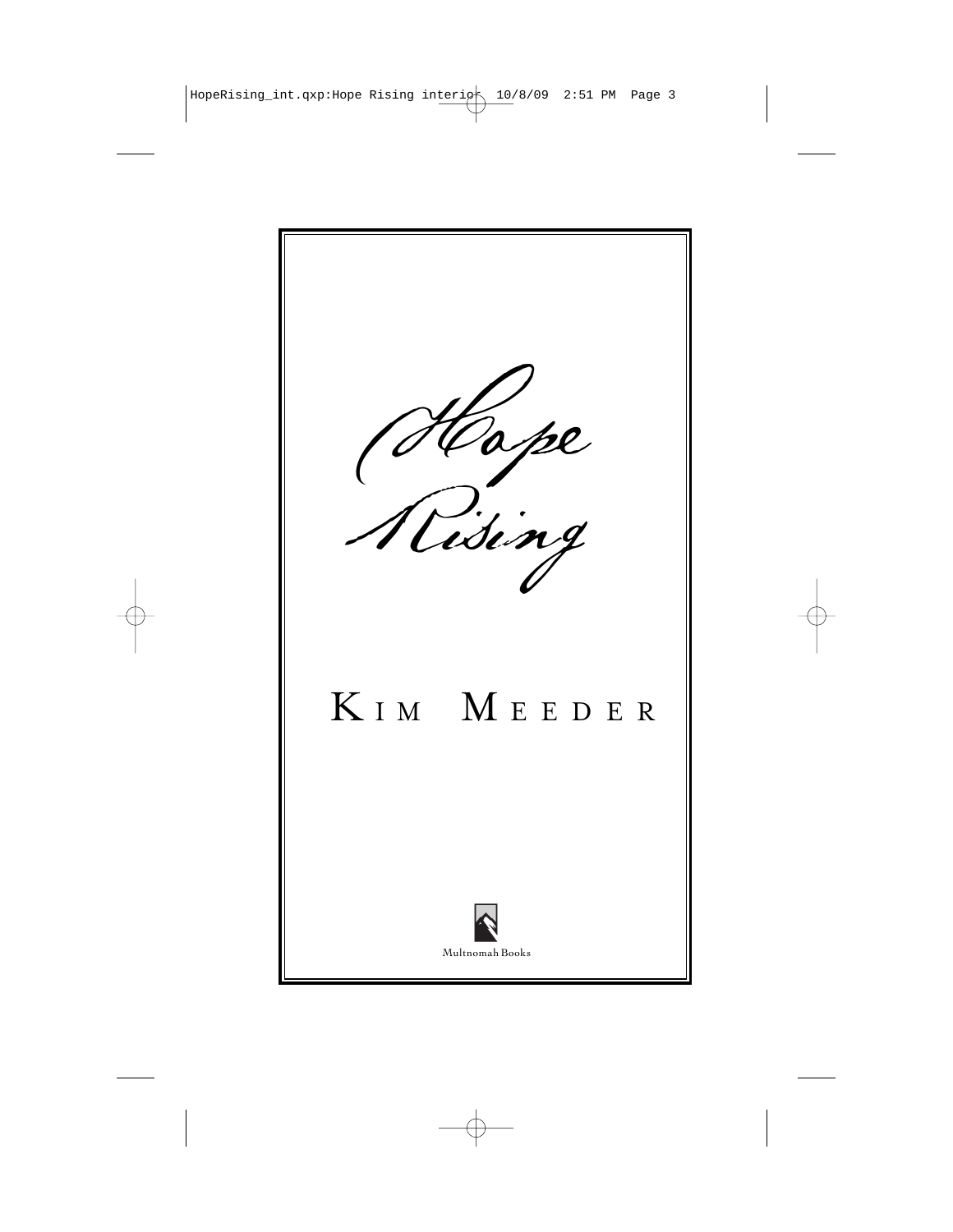#### HOPE RISING published by Multnomah Books

#### © 2003 by Kim Meeder International Standard Book Number: 978-1-59052-269-1

#### Cover image by Lisa Kimmel/Photonica

Unless otherwise indicated, Scripture quotations are from: *Holy Bible,* New Living Translation © 1996. Used by permission of Tyndale House Publishers, Inc. All rights reserved.

Published in the United States by WaterBrook Multnomah, an imprint of the Crown Publishing Group, a division of Random House Inc., New York.

MULTNOMAH and its mountain colophon are registered trademarks of Random House Inc.

Printed in the United States of America

#### ALL RIGHTS RESERVED

No part of this publication may be reproduced, stored in a retrieval system, or transmitted, in any form or by any means—electronic, mechanical, photocopying, recording, or otherwise—without prior written permission.

#### For information: MULTNOMAH PUBLISHERS 12265 ORACLE BOULEVARD, SUITE 200 COLORADO SPRINGS, CO 80921

#### Library of Congress Cataloging-in-Publication Data

Meeder, Kim. Hope rising / by Kim Meeder. p. cm. ISBN 1-59052-269-9 (pbk.)

1. Crystal Peaks Youth Ranch (Bend, Or.) 2. Problem youth—Services for—Oregon. 3. Horses—Therapeutic use. 4. Animal rescue—Oregon. I. Title.

HV1435.O7M44 2003 362.7—dc21

2003006576

09 10—12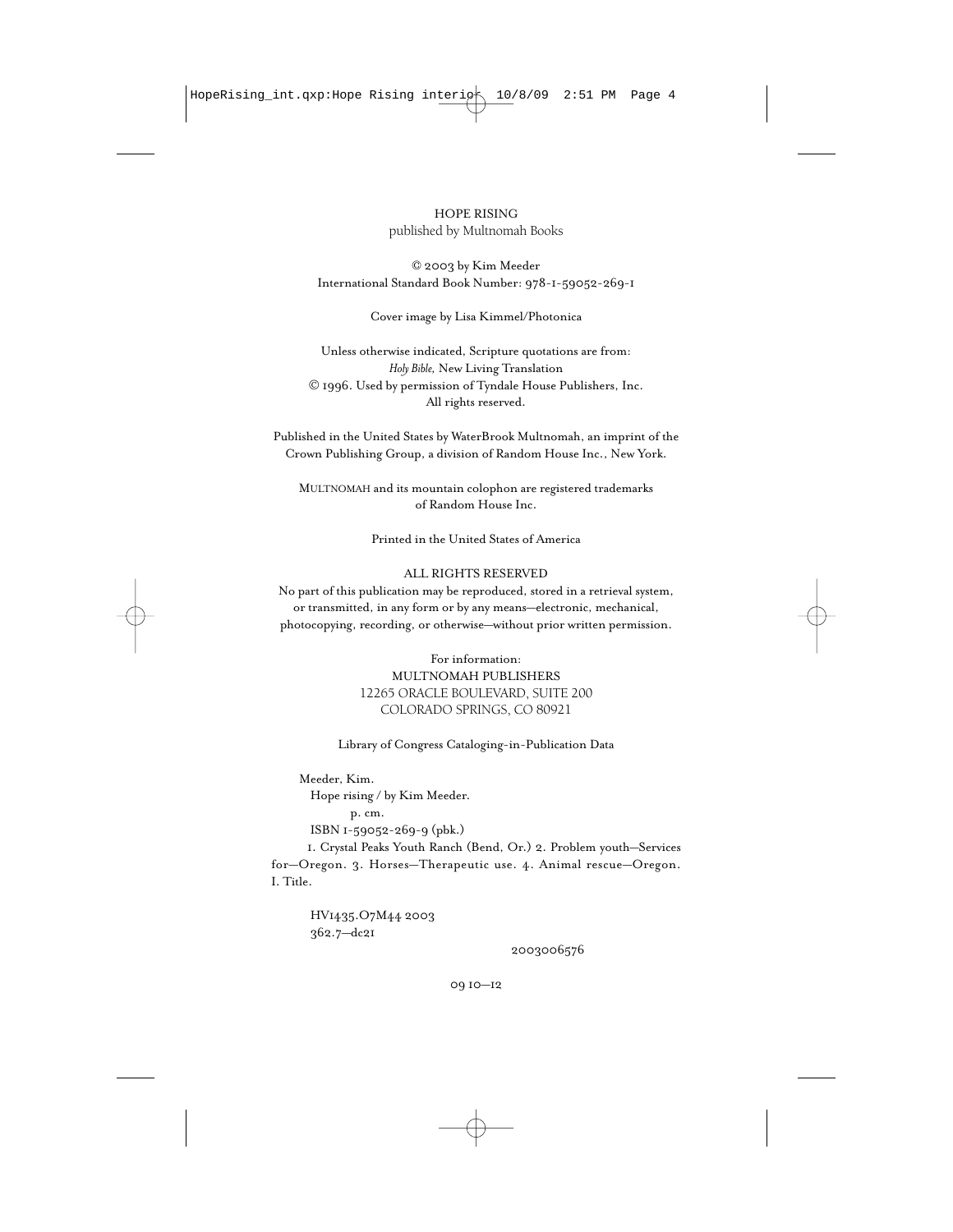Excerpted from Hope Rising by Kim Meeder Copyright © 2003 by Kim Meeder. Excerpted by permission of Multnomah Books, a division of Random House, Inc. All rights reserved. No part of this excerpt may be reproduced or reprinted without permission in writing from the publisher.

> *This book is dedicated to Beth Everest, my precious little grandma who bought my first horse for me. Mimi! Look what you started!*

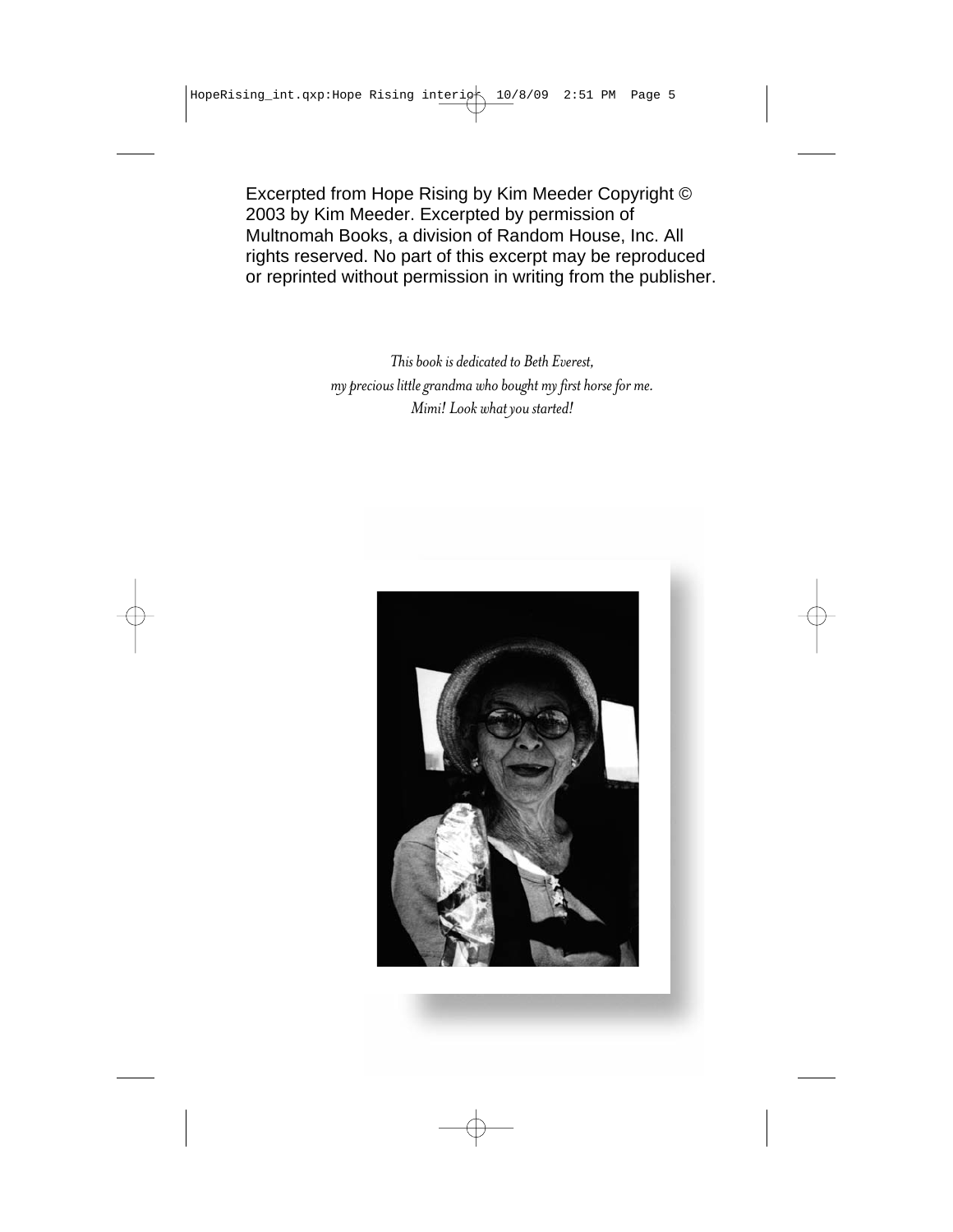# KIM MEEDER

Crystal Peaks Youth Ranch (CPYR) is a unique non- profit organization that rescues abused and neglected *Jacqueline Kennedy Onassis Award for Public Service*  $\frac{1}{2}$  and pairs them with seeking children. The main seeking children. The main seeking children. The main seeking children. The main seeking children. The main seeking children. The main seeking children. The main se *2004 Recipient of the*

In 1972, Jacqueline Kennedy Onassis, U.S. Senator with one horse, guidens continued by one continued by our continued the American the time. All this is done free of charge—always. Institute for Public Service, a 501c3 public foundation to The ranch supports twenty-five horses and meet the measurement of establish a Nobel Prize for public and community service the needs of four to five thousaisitors every year. -- The Jefferson Awards.

The Jefferson Awards are presented on two levels: that deals with youth and families. These include national and local. National award recipients represent a school districts, private "Who's Who" of outstanding Americans. On the local level, Jefferson Award recipients are ordinary people who do extraordinary things without expectation of recognition or reward.

counselors, and the Juvenile Justice local community. Soon after, she received a Red Cross Department. Although the ranch activities are Local Heroes Award which was read before Congress. designed for youth at risk, all children of all ages are Crystal Peaks Youth Ranch has since been blessed with viswelcome. itors from around the world who not only seek healing for A portion of the proceeds from the proceeding of the proceeding of the sales of the sales of the sales of the sales  $b_n$  $\mathbf{r}$ Kim Meeder was honored at the Jefferson Awards National Celebration of Service to America in Washington, D.C. on June 29, 2004. She was one of four regional recipients of the Jefferson Award and one of five national recipients to receive the Jacqueline Kennedy Onassis Award for greatest public service benefiting the themselves, but also wish to give of themselves for the sake of helping others.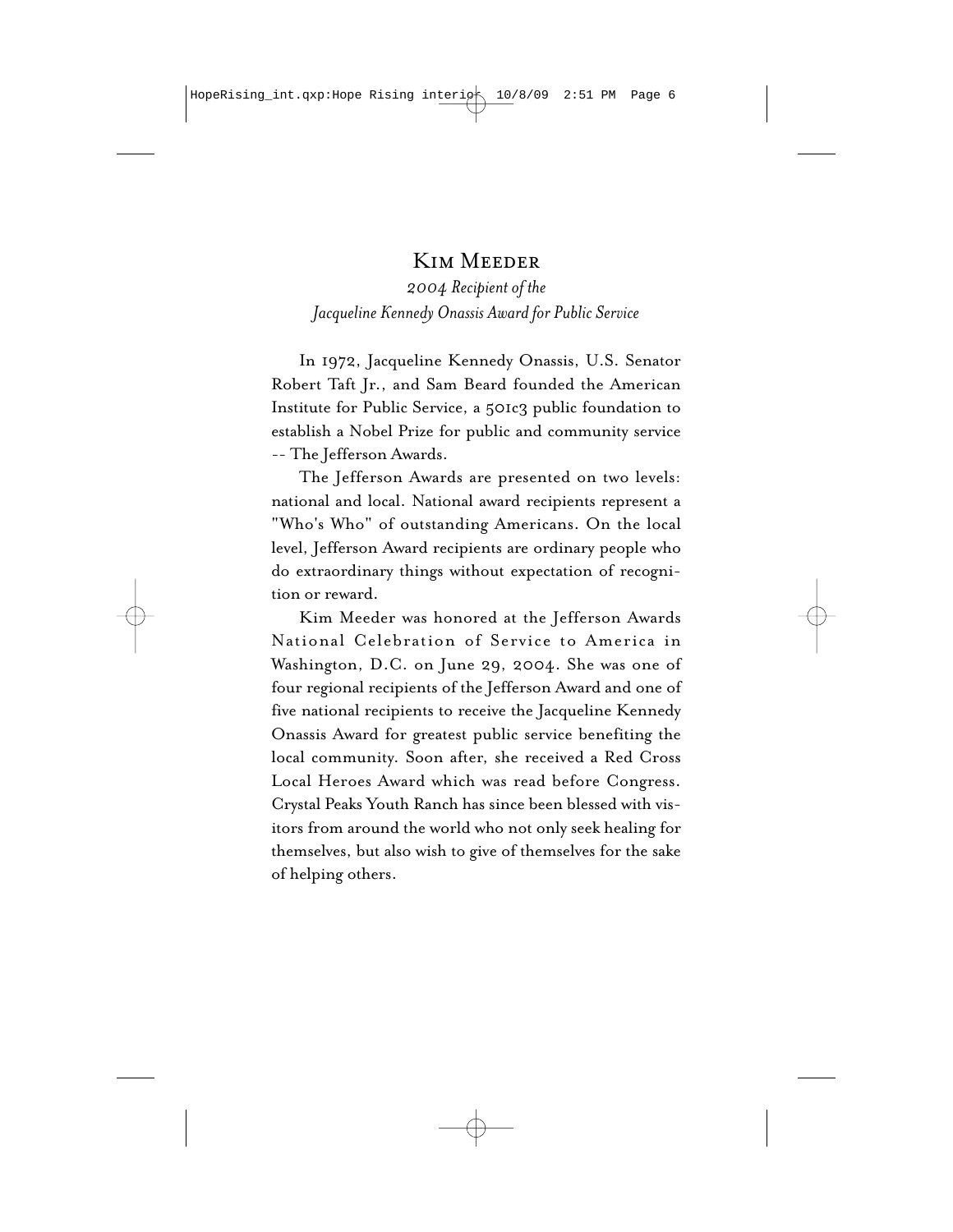#### The Place Where Hope Rises

Sometimes it is only through devastation that we find the truth. Hardship can be like a savage cleansing fire. All the things we think of as necessary to our survival are soon revealed as nothing more than the dross of complacent luxury, consumed by the fire as it burns down to the true metal of the soul. Hardship uncovers the only thing we truly need to survive—hope.

Within every heart there exists a special place, a place where the hopes and dreams of the soul soar, unchained by logical or physical entrapments. For some, visiting this unique place is a frivolous waste of time, a mental blowing of dandelion spores.

For others this place becomes the mountain meadow within their soul, the sweeping expanse of wildflowers and fragrant grasses, the streams of pure glacial water, where the spirit runs free.

It is a place where the impossible flourishes, where dreams survive the inferno of reality to become the miraculous wonders that draw us forward—it is the place where hope rises.

\* All of the stories in *Hope Rising* are true. Some of the names have been changed to protect the privacy of the people involved.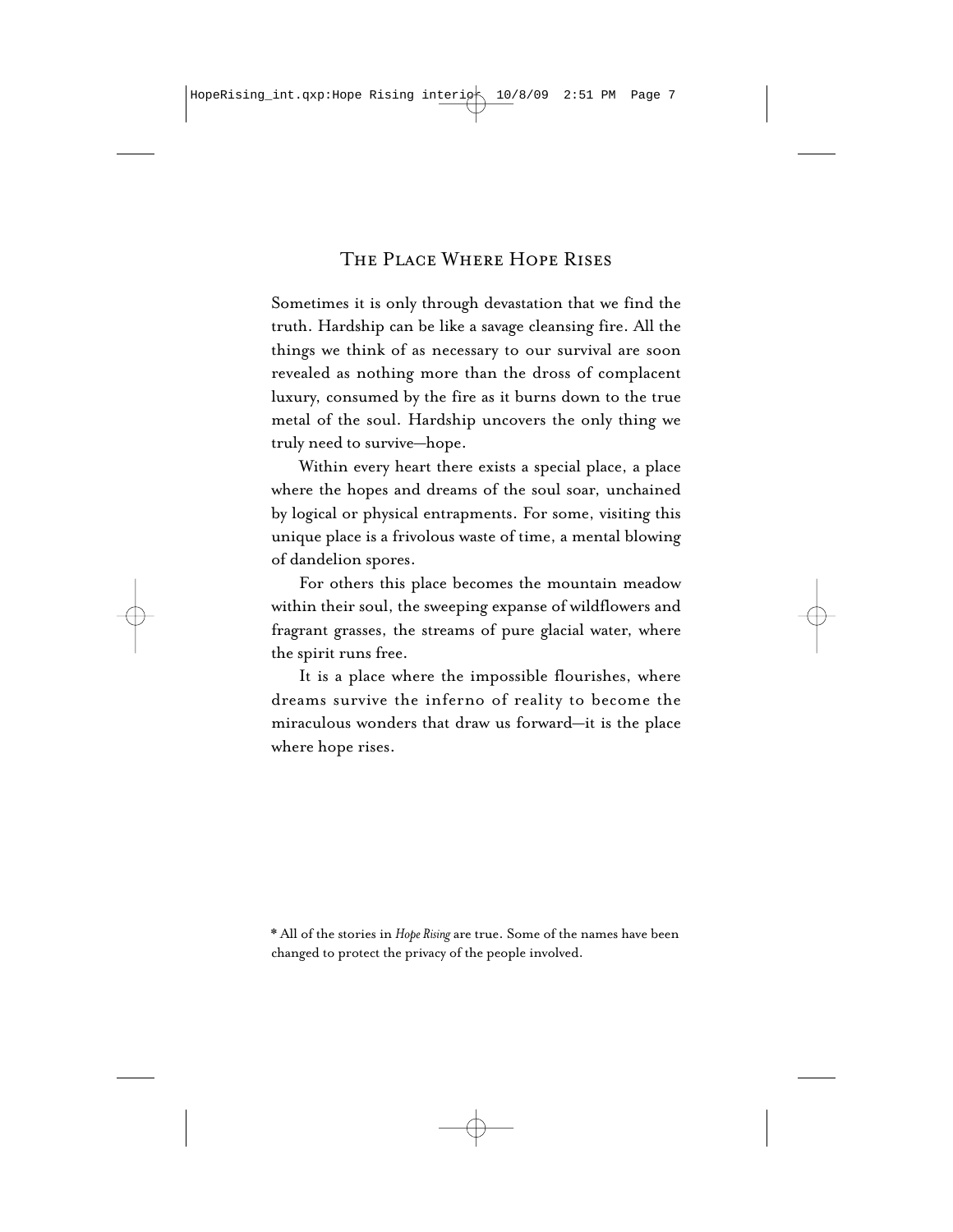T able of Contents

| HOPE RISING FROM STONE |
|------------------------|
|                        |
|                        |
|                        |
|                        |
|                        |

### Hope Rising Within a Child's Heart

### Hope Rising in the Midst of Fire

### Hope Rising Through Ashes

### Hope Rising Above Pain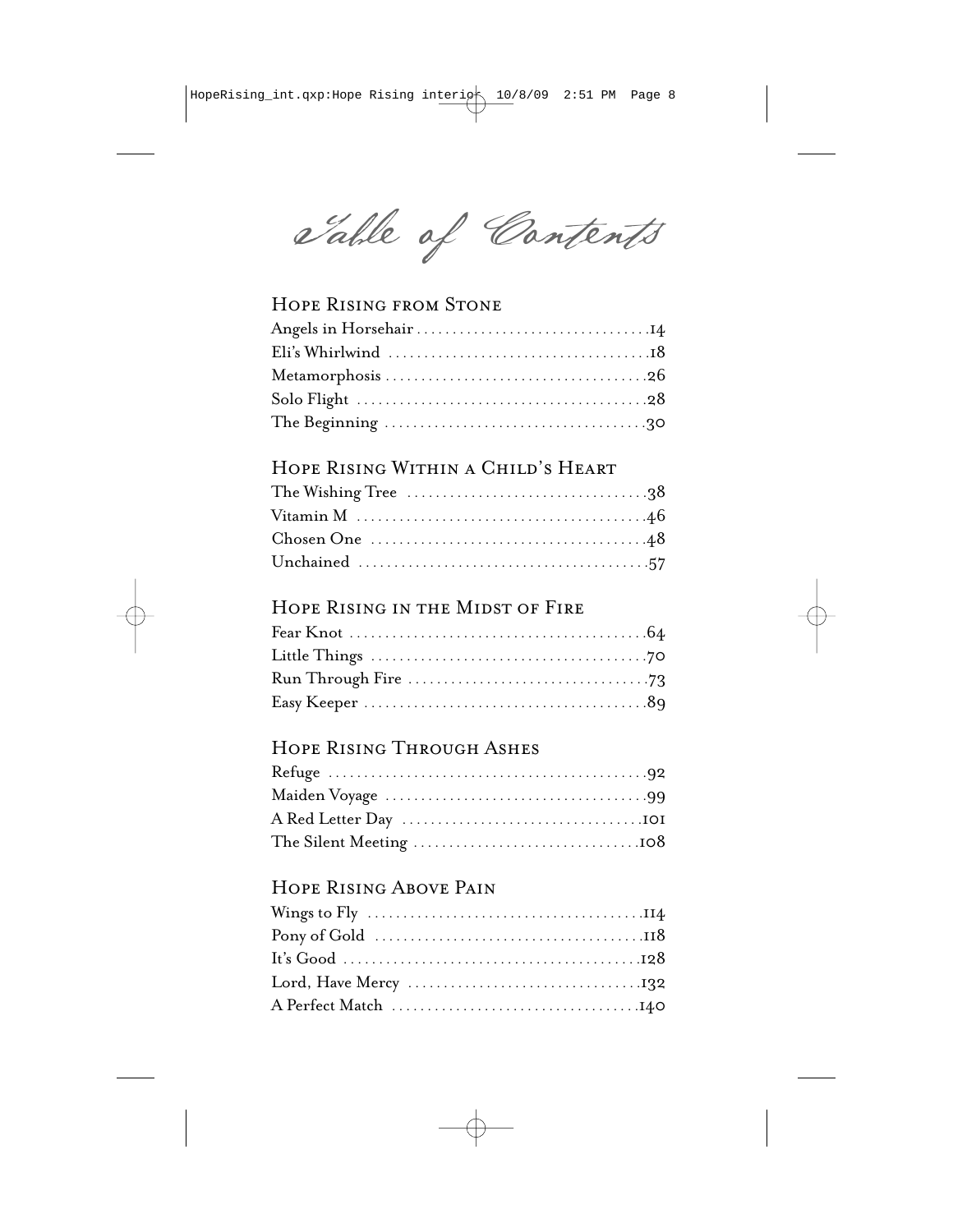## Hope Rising Beyond Emptiness

# Hope Rising Across All Seasons

| Solemn Vow $\dots\dots\dots\dots\dots\dots\dots\dots\dots\dots\dots\dots\dots\dots$ |  |
|-------------------------------------------------------------------------------------|--|
|                                                                                     |  |
|                                                                                     |  |
|                                                                                     |  |

# Hope Rising like the Evening Star

### Hope Rising Triumphant

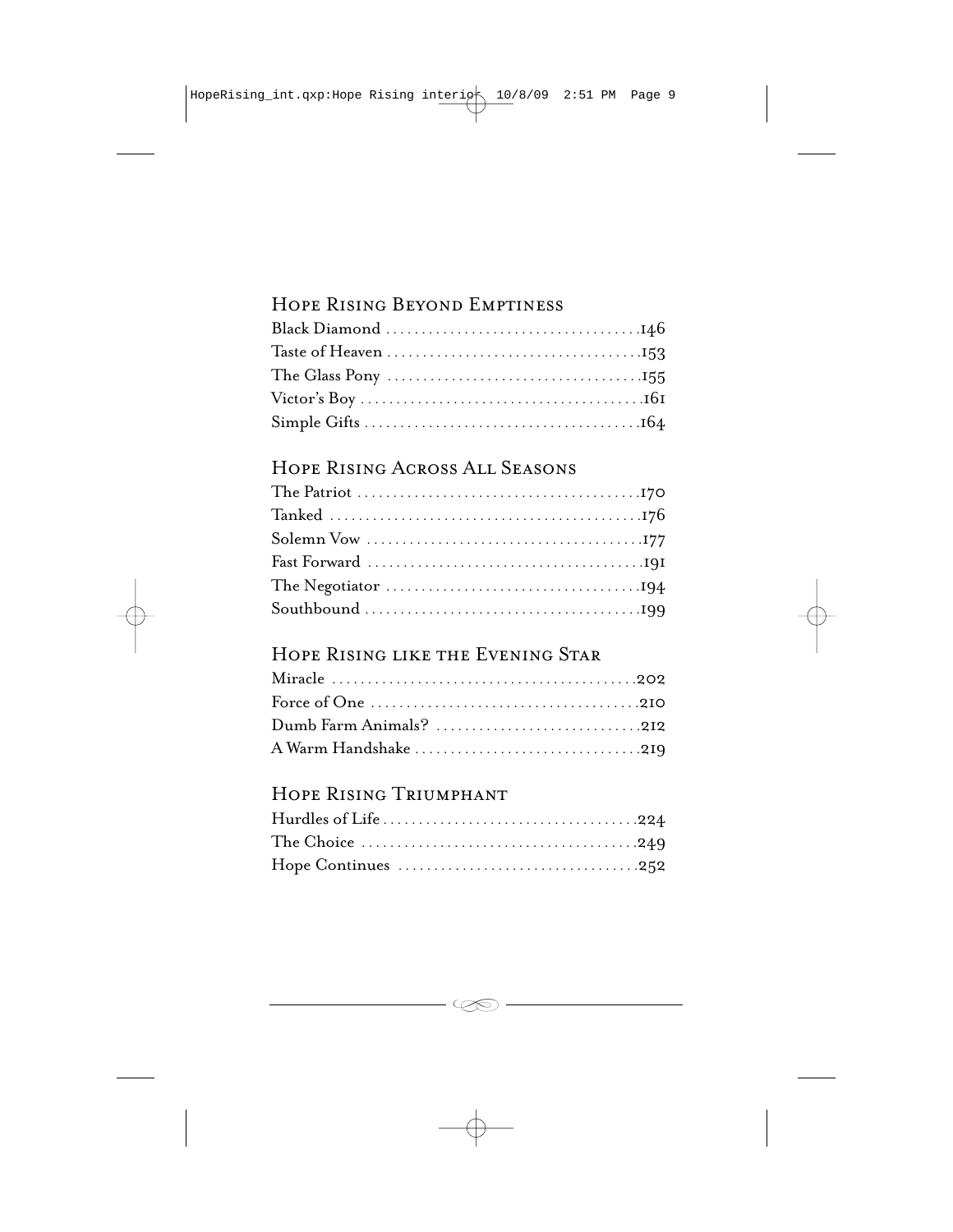#### *My Gratitude for Hope Shared*

How can one thank every grain of sand on the beach or every twinkling star in the heavens? All the tender souls who have graced this work, have, in their own unique way, added richness to my life. I am intensely grateful for each one.

I am thank ful for…

My husband, éroy

Your constant love and support have made this ministry possible. Without you my heart, my soul, and my life would be incomplete.

Ami Johnston

Your dedication to this project has been as unwavering as the mountain skyline. Without you I would have nothing but a binder full of handwritten pages.

Ju dy Gordon and Margaret Shar pe

Your miraculous efforts have guided this book through the exhausting editing process. Without both of you I would have no mirror.

Sue Morgan

You are one of my broadest shoulders. Without you my heart would be missing the joy of sharing the high wilderness places.

My Lord

Above all, my gratitude goes to You and Your sacrifice of love made for me, so that I could live. Without You, I would have no love, no light, no breath…no hope.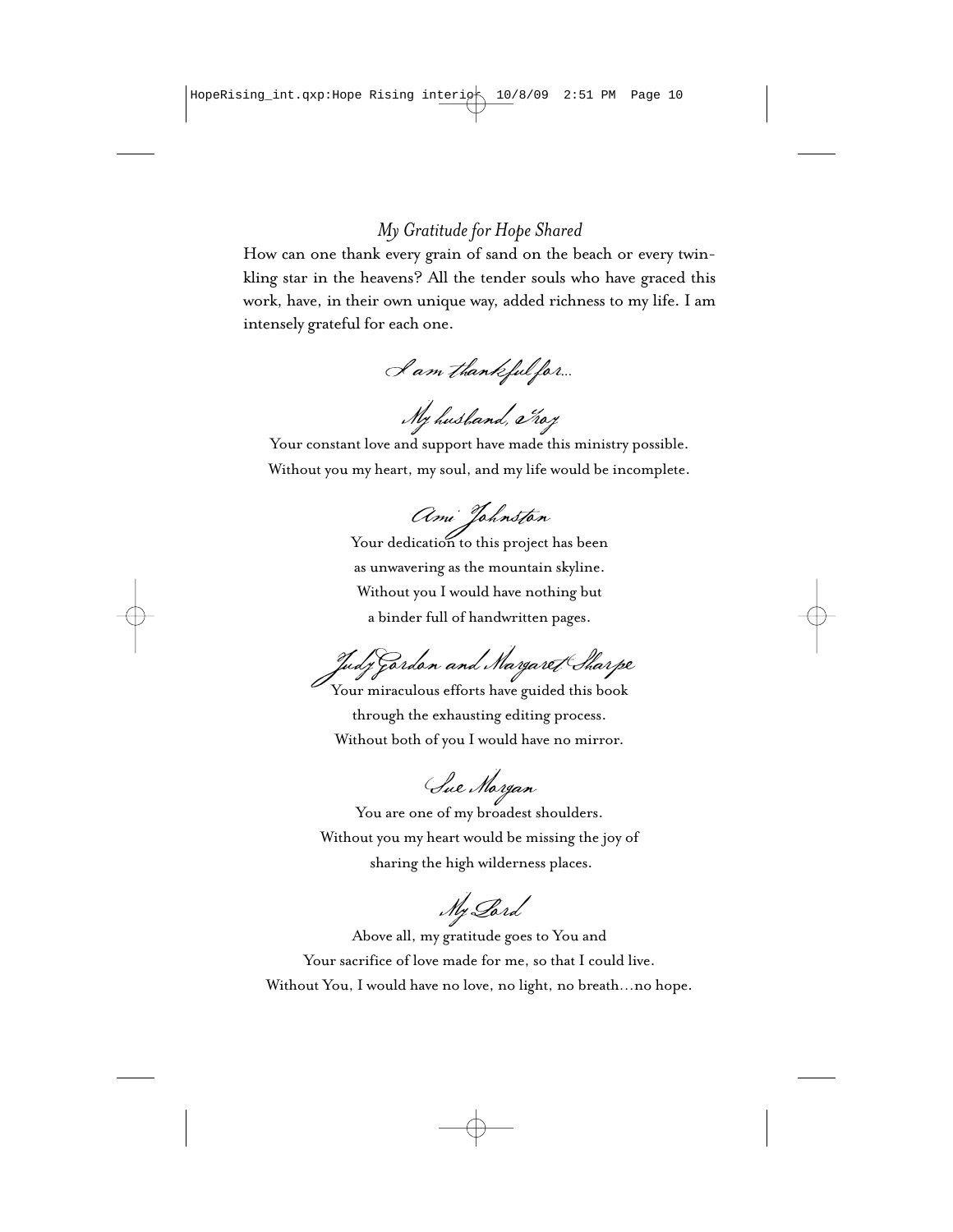### To My RANCH KIDS

You're my handful of flowers, My skippin' rocks on the creek, My melted ice cream, Sweet kisses on my cheek.

You're my shining light, My little twinkling star, The bounce in my step, My last cookie in the jar.

You're the miracle of life, You're the joy of first birth; And all because of you I'm the richest girl on earth.

*Kim Meeder*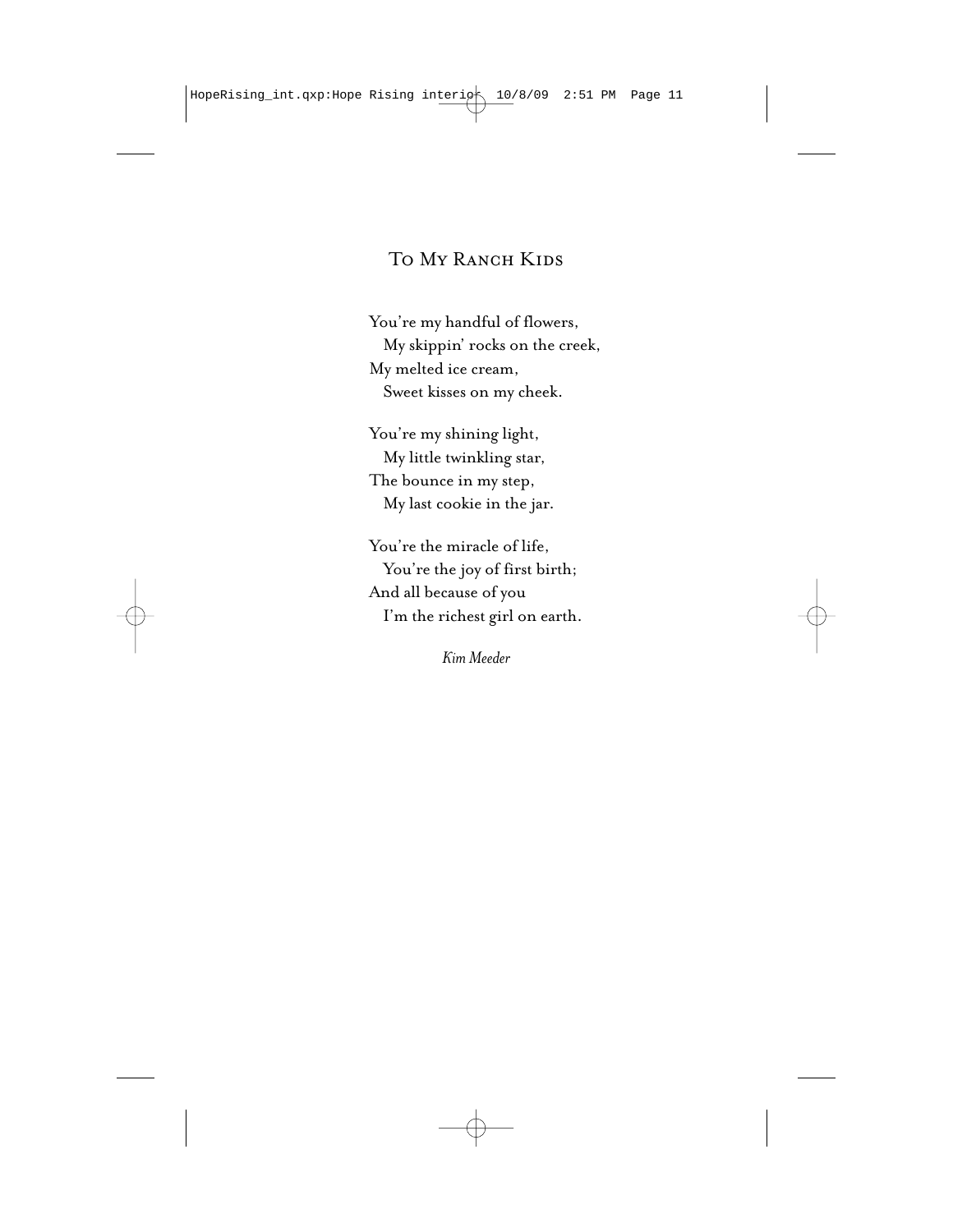ho pe rising from stone

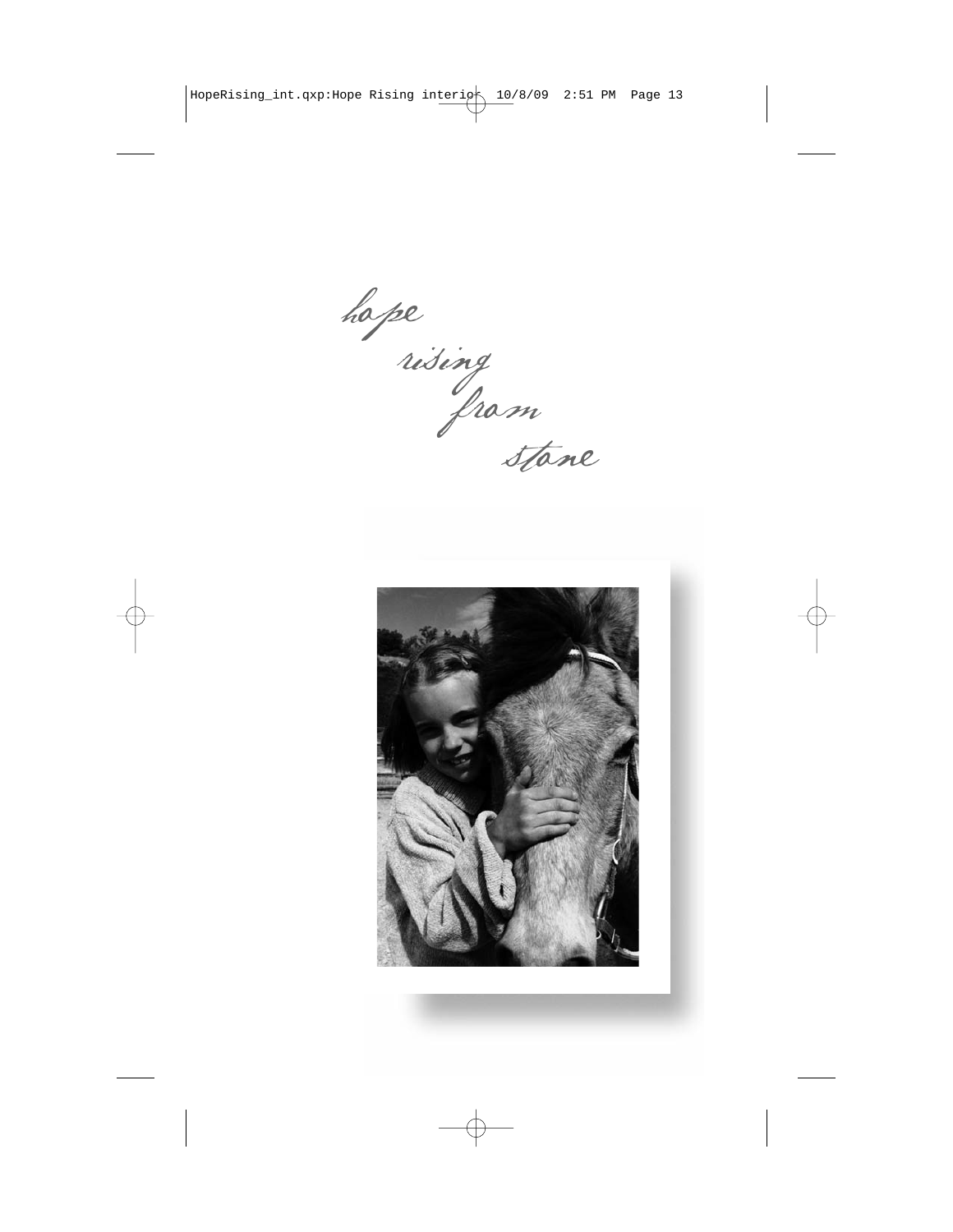Angels in (Harsehair  $\infty$ 

Adam was so small for his age. It was the first thing I noticed when his caseworker introduced us. His eyes, shadowed with sadness, were too large for his little face. He was drawn into himself, as if he were trying to fit his diminutive frame into an even smaller space. It was clear that this child had known more terror in his handful of years than most knew in a lifetime.

The pair had traveled to the ranch unannounced with the hope of simply petting the soft muzzles of my "angels in horsehair." Even though the ranch was alive with children, Adam stood apart, completely alone—a tiny brown-eyed lamb lost in his own skin.

I smiled at him. He immediately looked to the ground in retreat. My heart staggered under the weight of his loneliness. I prayed that God would meet this child in this place in a special way.

I knelt down and quietly tried to engage Adam in a simple conversation. I asked him if he had ever ridden a horse before. He stared at the ground, somber as an ancient sage, and silently shook his head. "Would you like to?" I asked. His little head snapped up, and he looked me directly in the eyes with more than a little disbelief. I smiled into his questioning face. "We have a pony for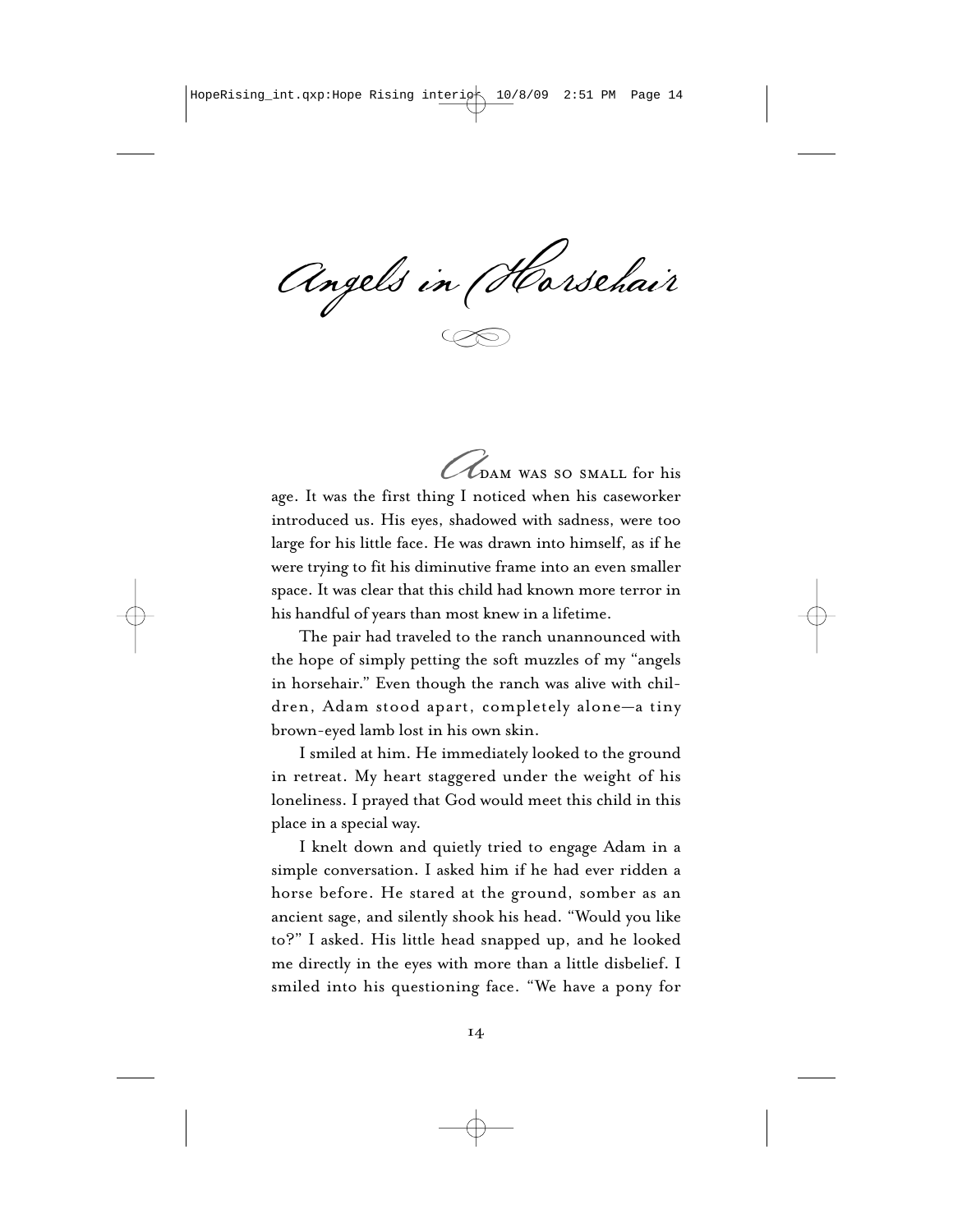you," I told him. "A very special pony who would very much like to meet you."

*"Really?"* he asked, with more emotion than I'm sure anyone had seen in a while. He looked at his caseworker and then back at me. I told him where the halters were and pointed back behind the arena to where the golden pony, Hobbs, lived. Adam flashed us a little grin and took off at a run.

From a distance, in that moment he must have looked like every other child at the ranch. But from my view, I was horrified! His grin revealed a mouth full of broken teeth. He ran on ahead of us. I could feel my neck prickle before I turned to his counselor and quietly asked, "Is that what I think it is?"

It took her a long moment to answer. When she did, her voice was choked by the grip of anger and compassion. "It's so much worse than you could imagine," she finally stated. "A father is supposed to love, cherish, and protect his son. Not only has Adam's 'dad' broken most of his son's teeth with his fists, but before he went to prison, he would get drunk and make his son run around the yard while he shot at him with a rifle!"

We walked on in silence. Both of us watched Adam enter the pony's paddock and begin stroking his face. "It's a miracle he's still alive," she finally said.

Together, Adam and I led the pony back to the hitching post and went through the grooming and tacking process. Often I placed my hands over his to guide them. I held Hobbs's hooves and Adam cleaned them. I lifted the saddle into place, and he cinched up the girth. Then it was time to put on the bridle. I showed the little boy where his hands and fingers should be, how to hold his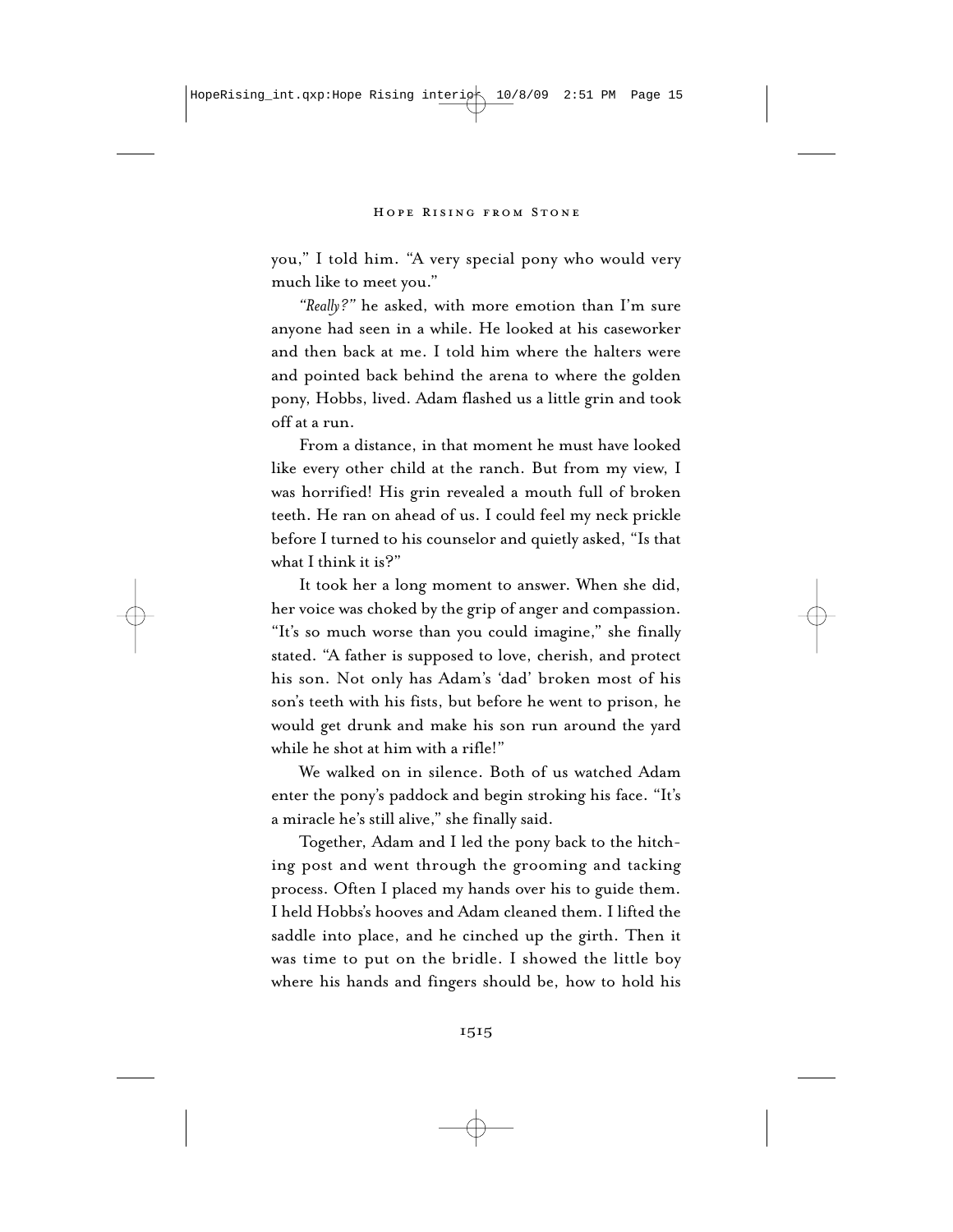arms, and where he should stand. Then I placed his hands so that they gripped the bridle in the right way, and gently moved him toward the pony's left shoulder. It was up to him now. Silently I stepped back and watched.

Adam stood quietly for a moment, as if taking in all that he had just learned. And suddenly, Hobbs did something I have never seen any horse do before or since. As the child stood by the pony's shoulder, Hobbs reached around with his head and neck and pressed Adam into his body. The pony held him so tightly in the curve of his neck that he could not raise his arms.

For long moments the pony stayed that way, encircling Adam's tiny body with his neck. He couldn't move anything except his eyes. They rolled back to look at me. I could clearly see that Adam was afraid.

*What was Hobbs doing?* I could think of only one thing to say. The words all came out in a rush. "Oh, my gosh! I think that this pony is giving you a hug!"

Adam's huge, startled eyes moved in pinball fashion as he tried to process what was happening.

"I have never seen him do that to anyone else," I added. "You must be very special."

Adam's face began to relax with my reassurance. He appeared to accept what I'd said. Slowly he wriggled his right arm out and began to hug the pony back. For a brief moment, this battered child was allowed to be nothing more than a little boy who was loved by a pony. Adam's head slowly dropped until it rested against Hobbs's neck. Like a whispered prayer, more to himself than to anyone else, he began saying over and over, "He likes me…he likes me…he likes me."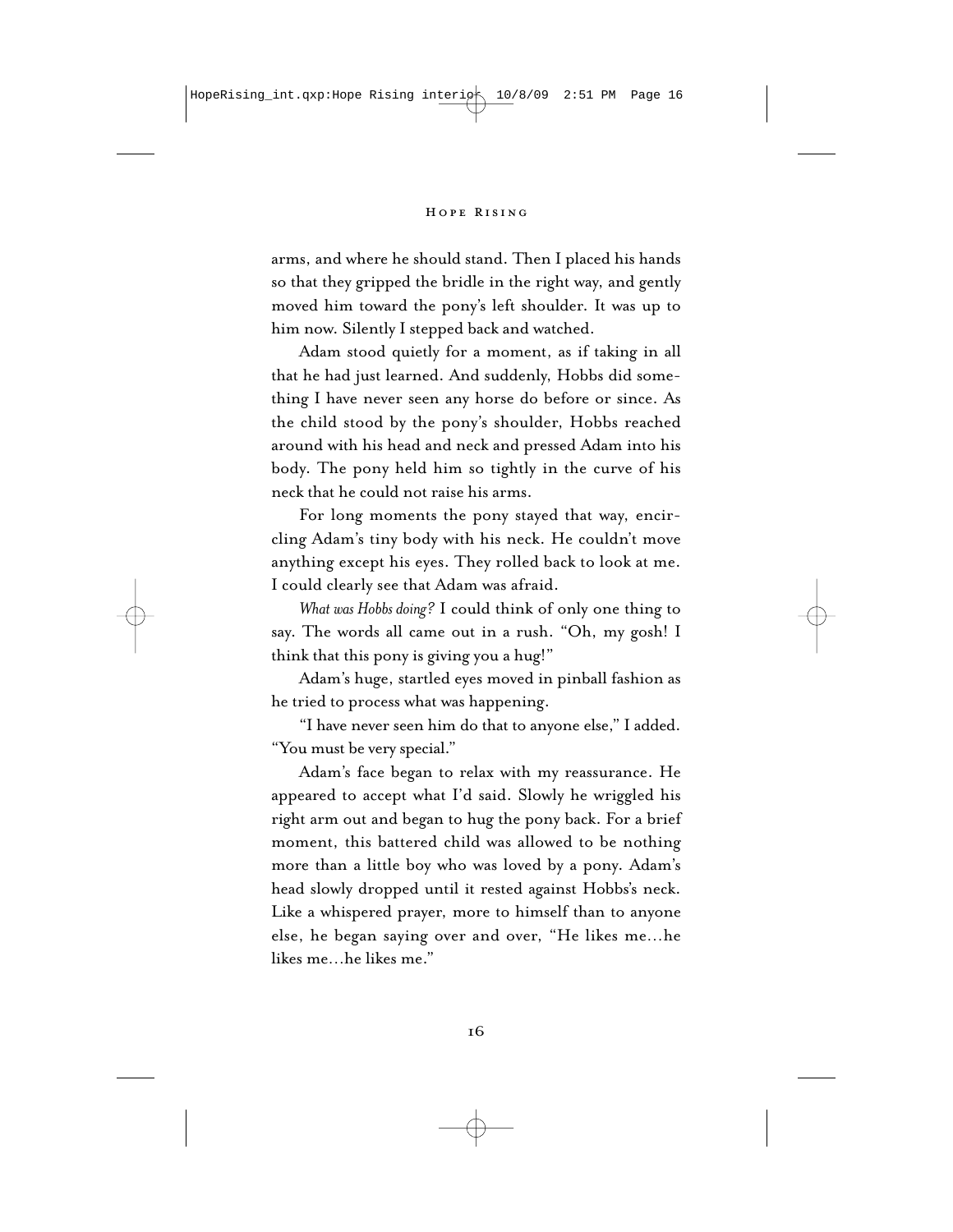It was several minutes before Hobbs relaxed his grip on the child. Adam, seemingly so overwhelmed that anything on this earth would choose to love him, clung tightly to the pony with both arms, pressing his face into Hobbs's golden body.

Moments passed and the boy's hug melted into long strokes on both sides of the pony's neck. The stony tomb that had once imprisoned Adam's heart began to crumble under newfound love. Finally, he looked up and smiled. It was a radiant, jagged grin, so dazzling it was like trying to look at the sun. With his arms still around the pony, he turned and looked up at me. "He likes me!" he said again. But this time he said it out loud, with a convincing sparkle in his eyes.

I glanced toward heaven with a wink and a smile and whispered, "Thank You."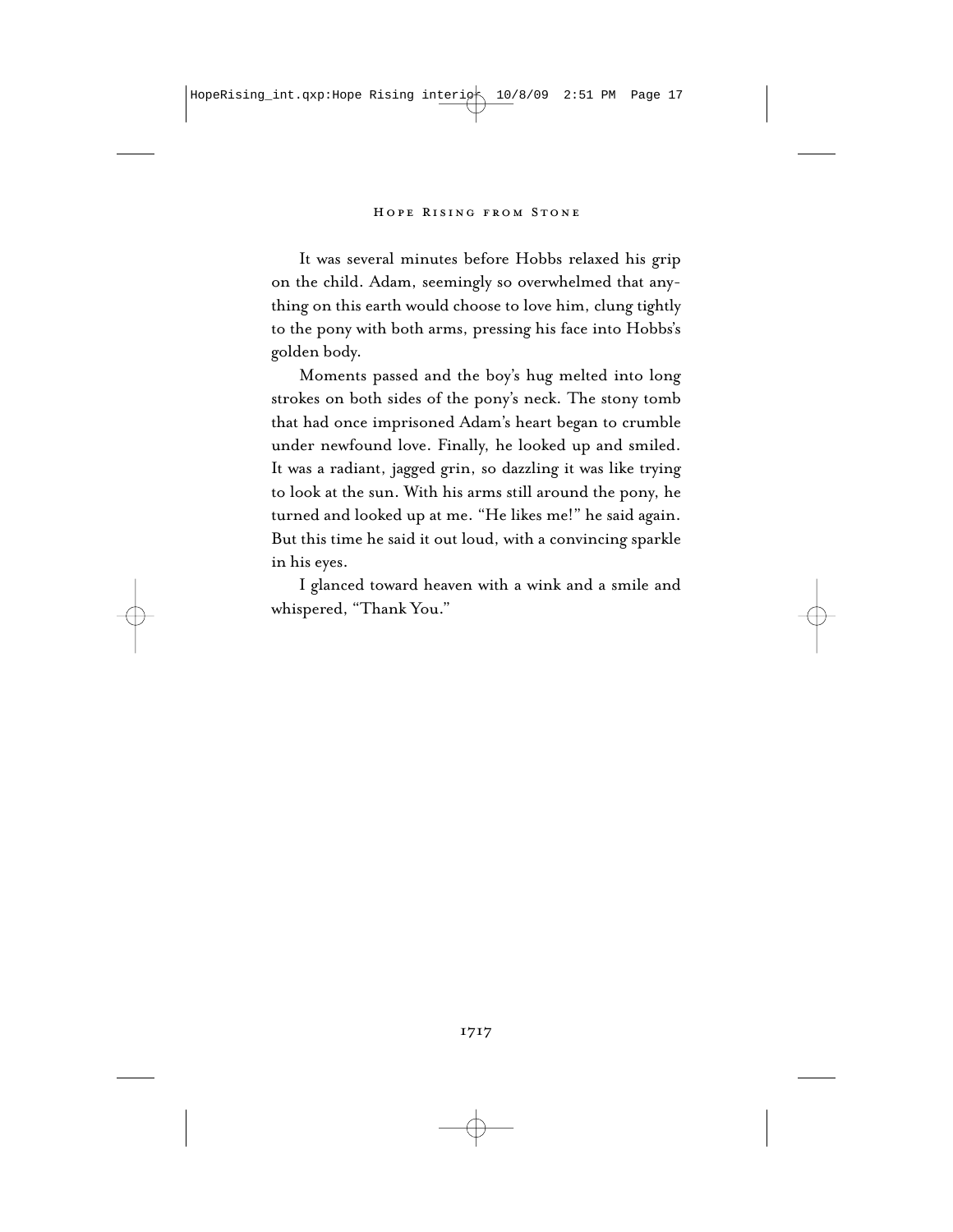Eli's Whirl wind

 $\infty$ 

Whirlwinds ARE a common occurrence in this place we now call our home. They come in every shape and size. Most of the time they are harmless, but Troy and I were shocked when we first saw them snatch up several wind shelters—each weighing more than a ton—lift them off their foundations and hurl them through the air. We've seen fifty-gallon drums flung over two hundred feet. We've watched as piles of information sheets, release waivers, and children's drawings of horses were swept heavenward in a spiraling vertical stampede.

Most of the whirlwinds are small enough to be nothing more than playful sprites, beckoning children to run and catch them. Forsaking the task at hand and unmindful of ears full of grit, kids will dash into the spinning dust devils, squealing with laughter as their hair is snatched straight upward in the vortex.

Although they are a bit tumultuous at times, I find the whirlwinds a source of enormous beauty, intrigue, and perhaps paradoxically—of comfort. They are a visual encapsulation of something invisible. We cannot see the wind; we can only see the evidence of it.

No matter when a whirlwind occurs, I can't help but stop what I'm doing to stand and watch in awe. Like the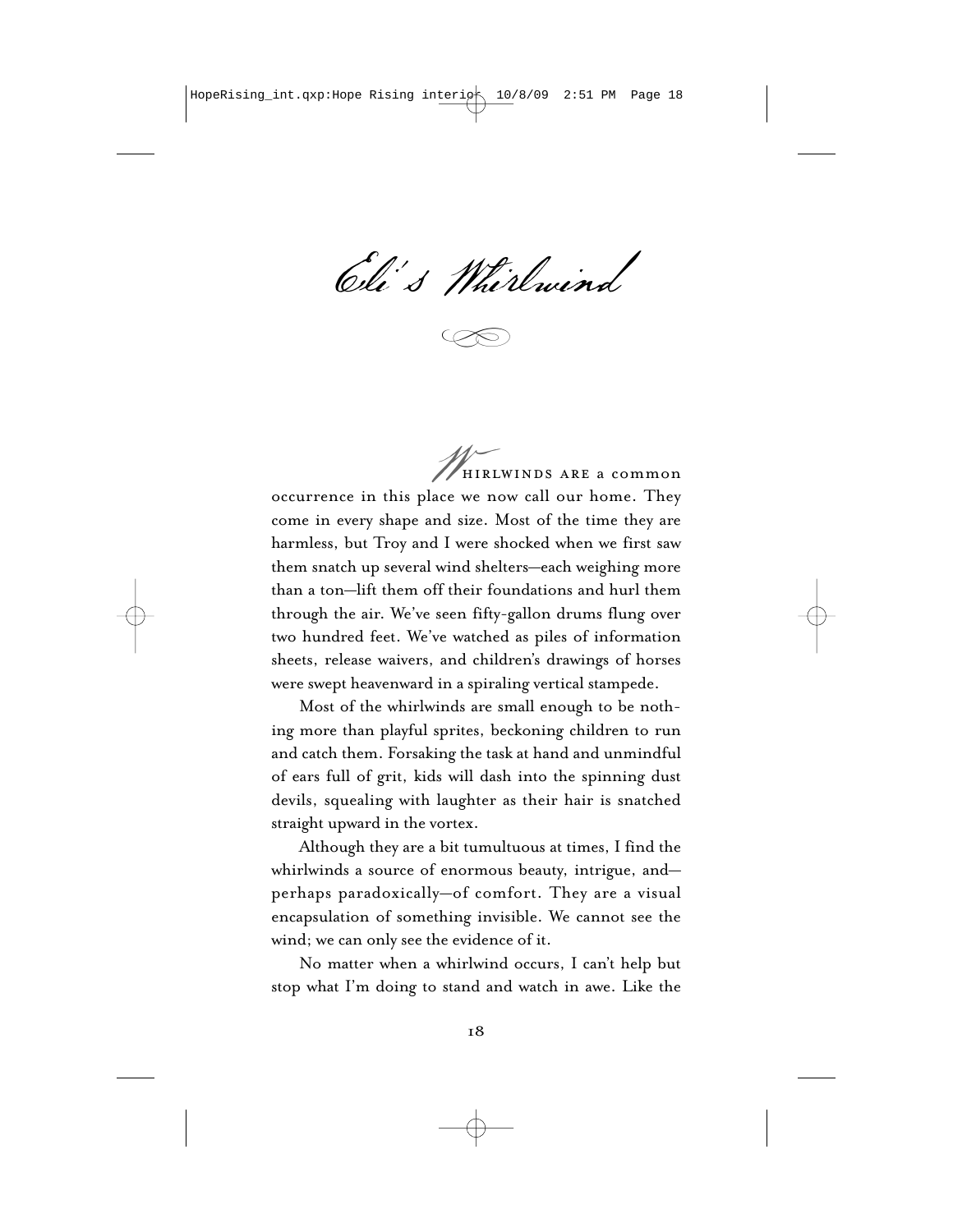fleeting glimpse of a shooting star or a bolt of lightning, whirlwinds are a rare and wonderful sight meant only for those chosen few who turn their heads and open their eyes. They fill my heart with an intensely personal confirmation that my Lord is near.

It was Monday morning, and calls came in like a wild train of roller-coaster cars careening out of control—outraged callers burning with angry fire, concerned people pleading for merciful intercession in a case of neglect, officials looking for answers to the legal questions. One thing was clear: A horse was in desperate need.

When Troy and I began our equine rescue operation at Crystal Peaks, we had no idea how much the area needed such a place. Even before we obtained our nonprofit status, the calls for help came in like a flood.

Several came from distraught owners who had entrusted a horse to a trainer, only to have their equine friend returned to them untouchable after being brutally beaten or mishandled. Some calls came from owners who no longer wanted the bother of caring for an injured horse. For me, that was the worst. These horses had given everything they had through the best years of their lives carrying their owners to remarkable victories, growing up with their children, creating lifetimes of adventure and joy. These faithful companions had poured their hearts and strength into their families, and now, broken beyond apparent usefulness or recovery, they were unwanted and cast aside. Many were from concerned neighbors who couldn't stand to see a horse being abused or neglected any longer. Such was the case of this whirlwind of calls.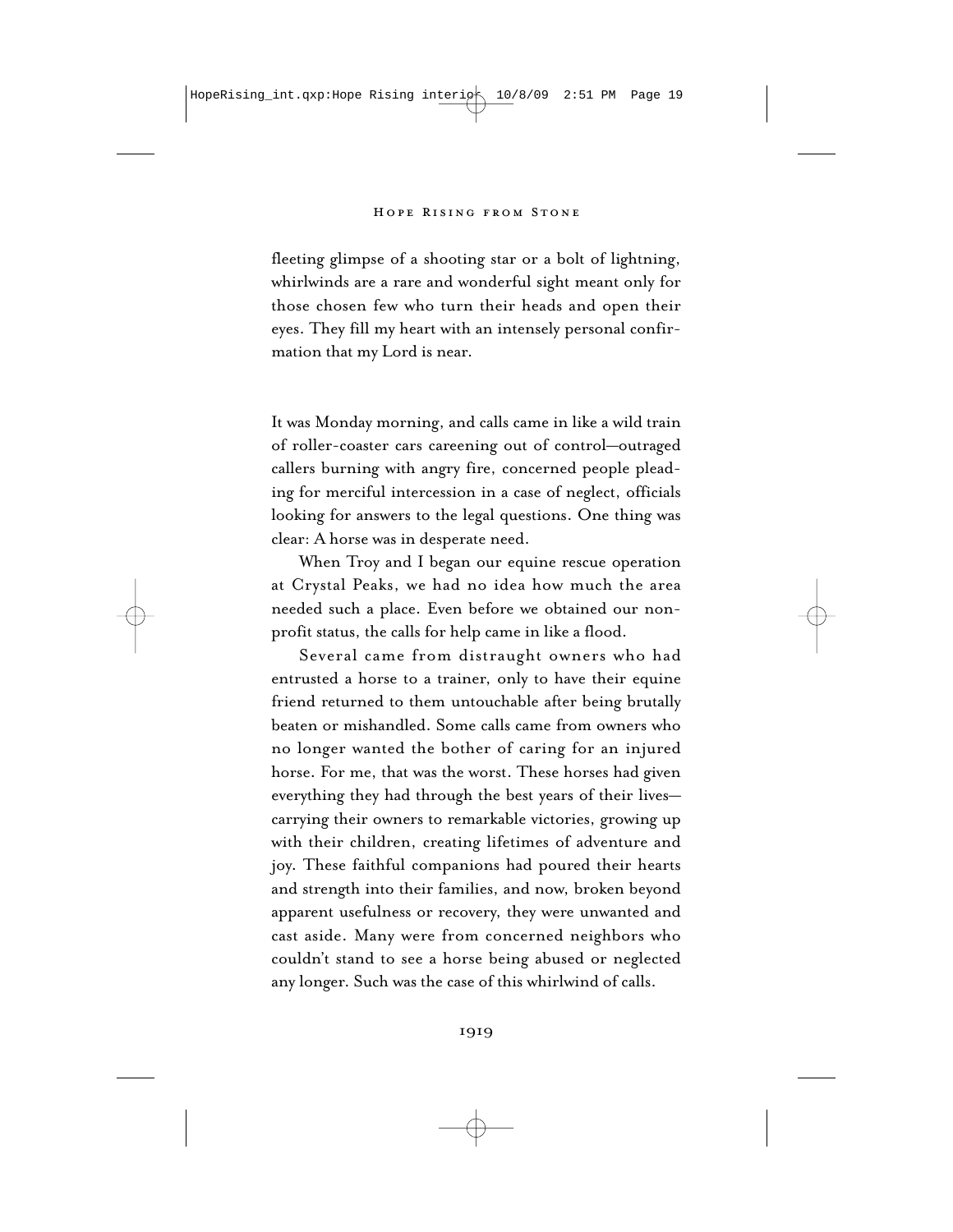Armed only with this urgent tornado of information, I drove our old truck to the address given. Pulling off to the side of the crumbling, twisted road, I turned off the ignition and for a moment simply stared. None of the calls had led me to expect what I saw. Even from a hundred yards away, it was hideously clear that this horse needed immediate, intensive care.

Fighting back a wave of self-conscious intimidation, I made my way silently down the long paved drive. I was not a guest in this place but an intercessor, an intruder who might become the target of vicious, hurling accusations. It would have been easy to turn and run. No one would ever know of my flinching cowardice—no one except maybe the hollow-eyed skeleton of a horse whose very existence begged for my compassion.

My reluctant passage toward the rising monolith of a house seemed to stretch out before me like a never-ending journey. My steps were quick and conspicuously quiet as I made my way to the main entrance.

With each step I felt the growing weight of impending confrontation. I hated this part of any rescue operation the feeling that I am about to awaken some slumbering disaster that lurks just beyond my sight.

The house loomed above me. It was neat and tidy and showed obvious pride of ownership. The sound of my hesitant knocking against the wood-framed door seemed to blow away in the gentle afternoon breeze. No one answered. No one home, I presumed—probably too readily.

I retreated down the walk and followed the path that led down the slope to the barn. I had to know. I had to see for myself.

I felt rather than heard the groan that escaped my lips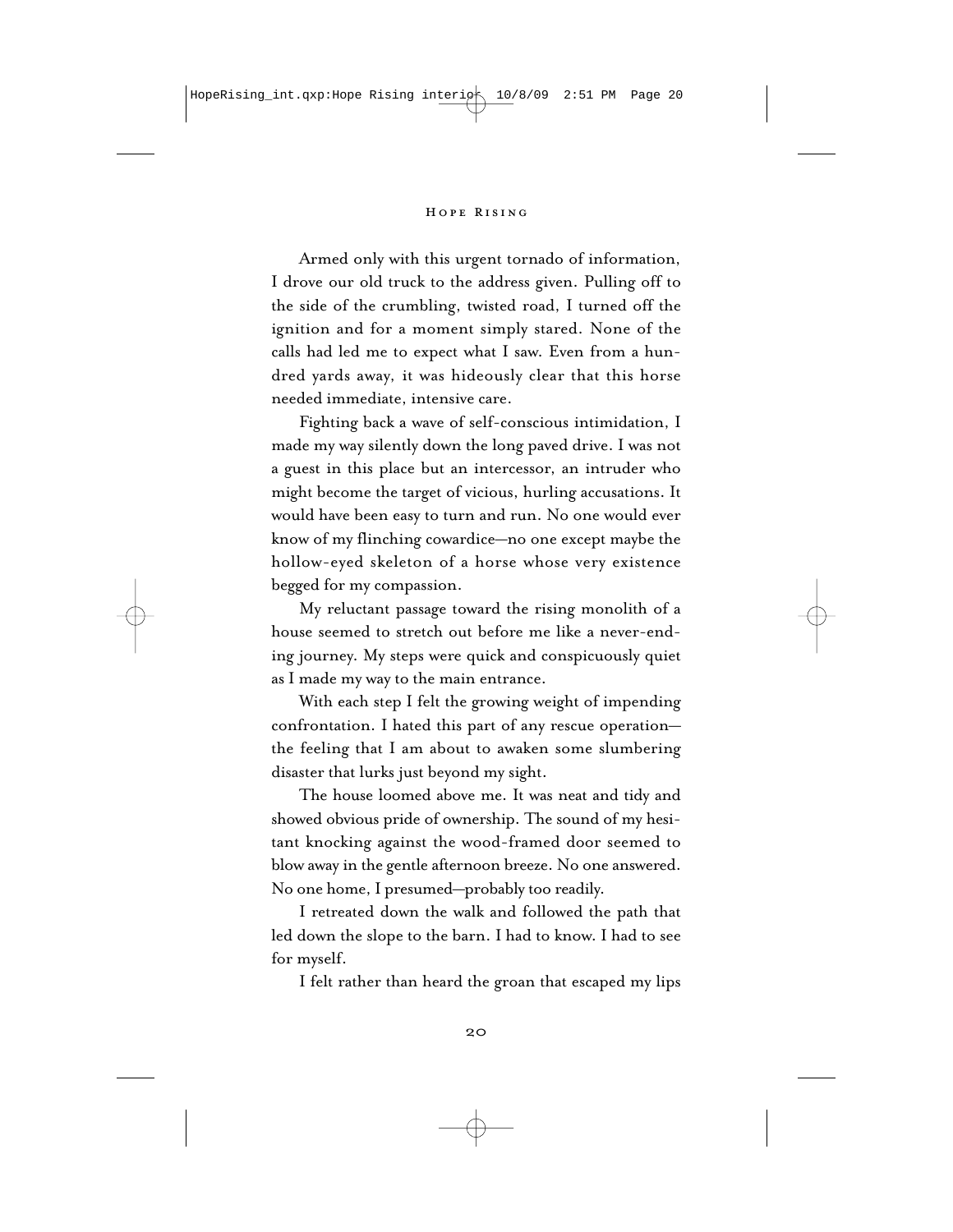as the horse's horrific condition came into closer view. He was too weak even to acknowledge my presence. His jagged spine jutted three inches above his sunken ribcage. His hip bones protruded so sharply that they threatened to burst through his shriveled hide. His eyes reflected nothing. All his remaining strength was somberly focused inward, on the mere task of staying alive.

The ragged remains of his winter coat, which once must have been a rich caramel color, did little to maintain his sparse body heat. An obviously extended bout of diarrhea had left open sores over most of his rump and hind legs. Closer examination revealed that he was so emaciated that his rectum had receded within his body more than five inches. The abnormal tunnel that now exited his body was horizontal, so that his own runny waste had collected there. This grotesque buildup was literally rotting an infected hole into his ravaged body.

Anger and sorrow twisted violently together within me. A storm of emotion gripped my throat until I felt like I was choking. Caught somewhere between shouting and screaming, raging and crying, I began, instead, to run. I raced past the immaculate house and back down the long paved drive, trying to outrun my fury. Confrontation can become a monster that I prefer to avoid. But this time the monster was swept away by the ferocity of my outrage.

A flurry of telephone calls followed my visit. The necessary information was exchanged, the paperwork completed. And at last Troy and I repeated my earlier trip down the cracked and twisted highway—this time pulling our trailer behind us.

I spoke quietly with the owners when we arrived. They appeared pleasant and kind. Their deadly flaw, it seemed,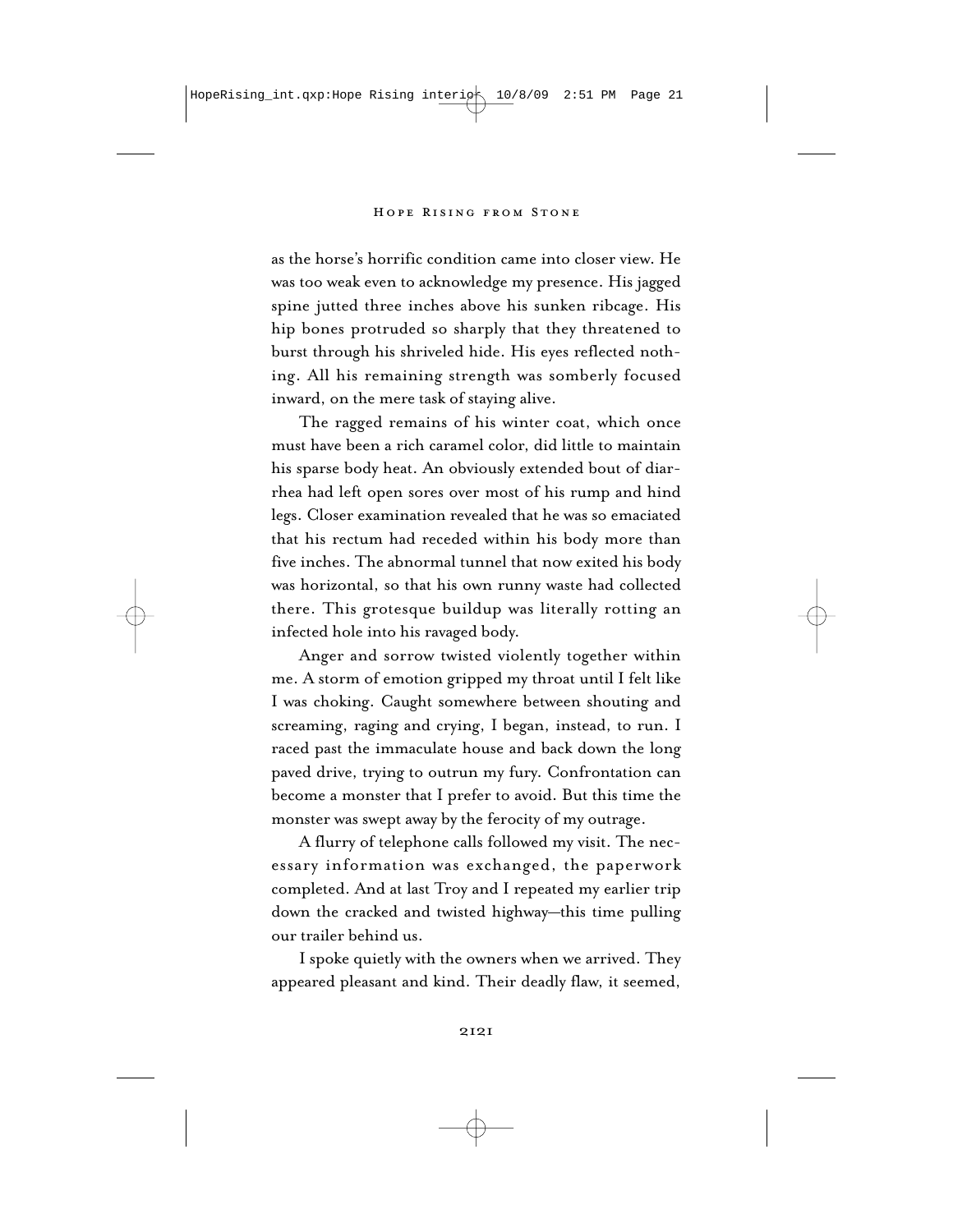was a crippling lack of observation. With my sunglasses in place, I watched over their shoulders as Troy gently guided our new charge toward the empty trailer. Their polite words fell short between us as my attention was focused on the ravaged gelding.

Every step was so hard for him. But, amazingly, when he saw the open trailer, his head rose slightly, and he reached more with his legs to close the distance. He knew. With an enormous display of pure will, he gathered his remaining weight, and with one great effort lunged off his hind legs into the horse trailer. He was like the survivor of a shipwreck, giving all he had to leap into a waiting lifeboat. Afterward he stood motionless in the trailer, gasping from the exertion of lifting his own weight fourteen inches off the ground.

Back at the ranch, we carefully unloaded him in the common area and began the excruciatingly long journey seventy-five yards—from there to his recovery paddock. Twice we had to stop and rest as he swayed with utter exhaustion. "You're going to be okay, big boy," we coaxed him. "Everything is going to be all right. Just a few more steps…you're almost home." I stroked his neck and reassured him constantly as we waited for him to catch his breath.

The sun had already slipped below the serrated horizon. Long shadows melted into inky pools that silently converged in a rising wave of twilight. I glanced at Troy over the gelding's sagging neck and saw my grief mirrored in his face. We had no words, but our unspoken communication was enough—in such a moment, what truly can be said?

Two and a half days passed, and I felt growing concern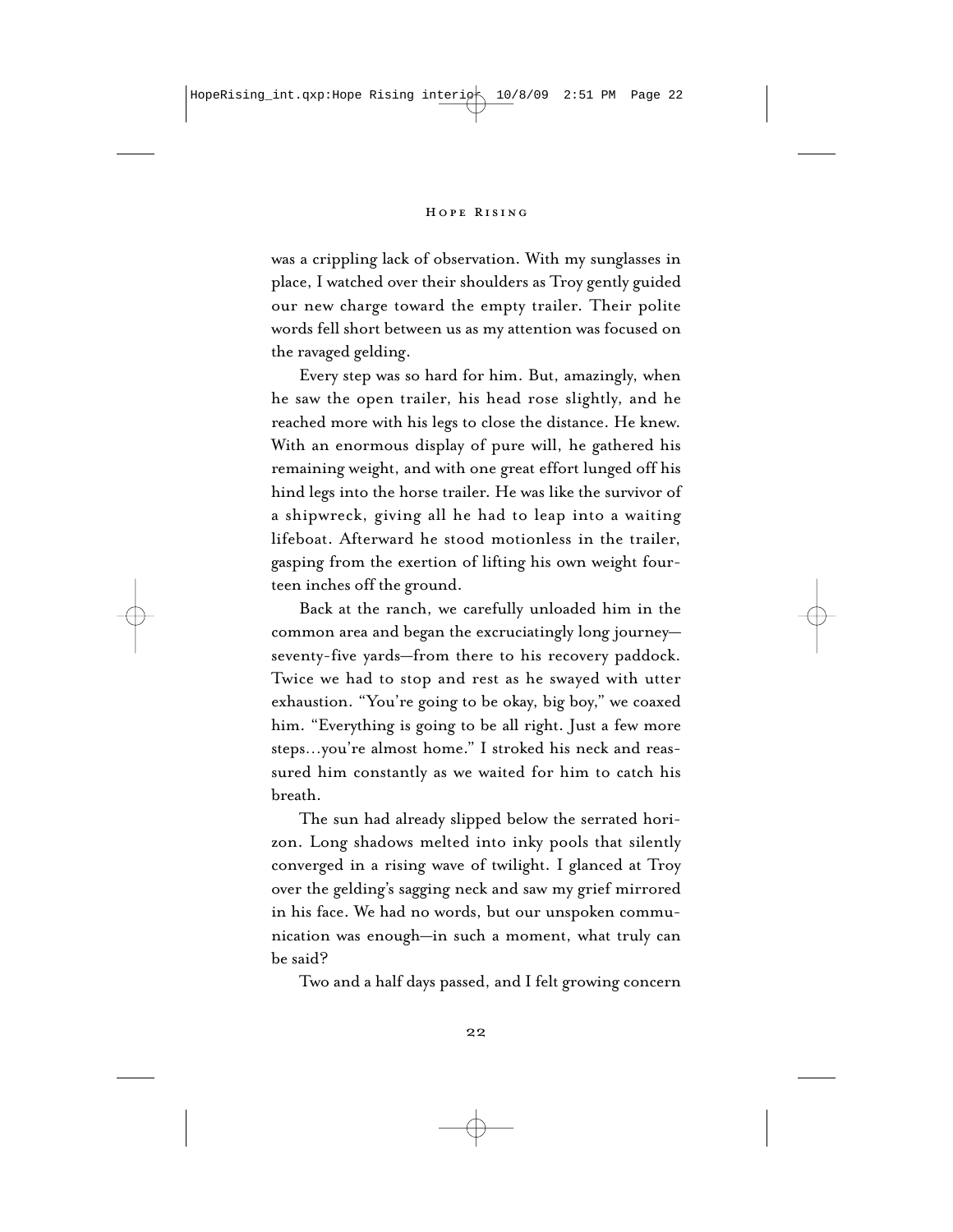for our sweet gelding. Physically he was progressing, thanks to good nutrition and medical care. But his attitude was still inward and depressed. He had not yet acknowledged my presence or anyone else's.

I studied him through the fence, thinking, *Somewhere I'm missing the mark. I'm not getting through to him.* He seemed mentally trapped in a downward spiral, still under the weight of imminent death that had threatened him for so long. Even with that threat removed, he had given up hope. His light was going out.

Suddenly, I couldn't stand to watch this sickening process any longer. I realized that, despite all we had done, this horse was going to die.

I wanted him to know that he was cherished. With measured deliberation, I led him back down to the hitching post. After tying him off, I put together a special tray of all our finest grooming aids. He deserved the best we had. In silence, I massaged a special mix of oil and fragrance into the hair of his black mane. Working carefully, I separated each strand until the once matted and tangled web lay smooth and flat, glistening under the warm rays of the afternoon sun. Then I did the same with his tail.

After that I began brushing his body. His ragged buckskin coat literally peeled back like a rotten carpet. Overwhelming sadness filled my eyes with tears. Instead of revealing a glossy summer coat underneath, his skin was all but naked. The total neglect he had suffered had robbed his body of the ability to grow normal body hair. His black skin was barely supporting the first signs of a golden layer of peach fuzz. Mechanically my arms continued to brush. I wept out loud.

The warm air hung in stillness. Sparrows in a nesting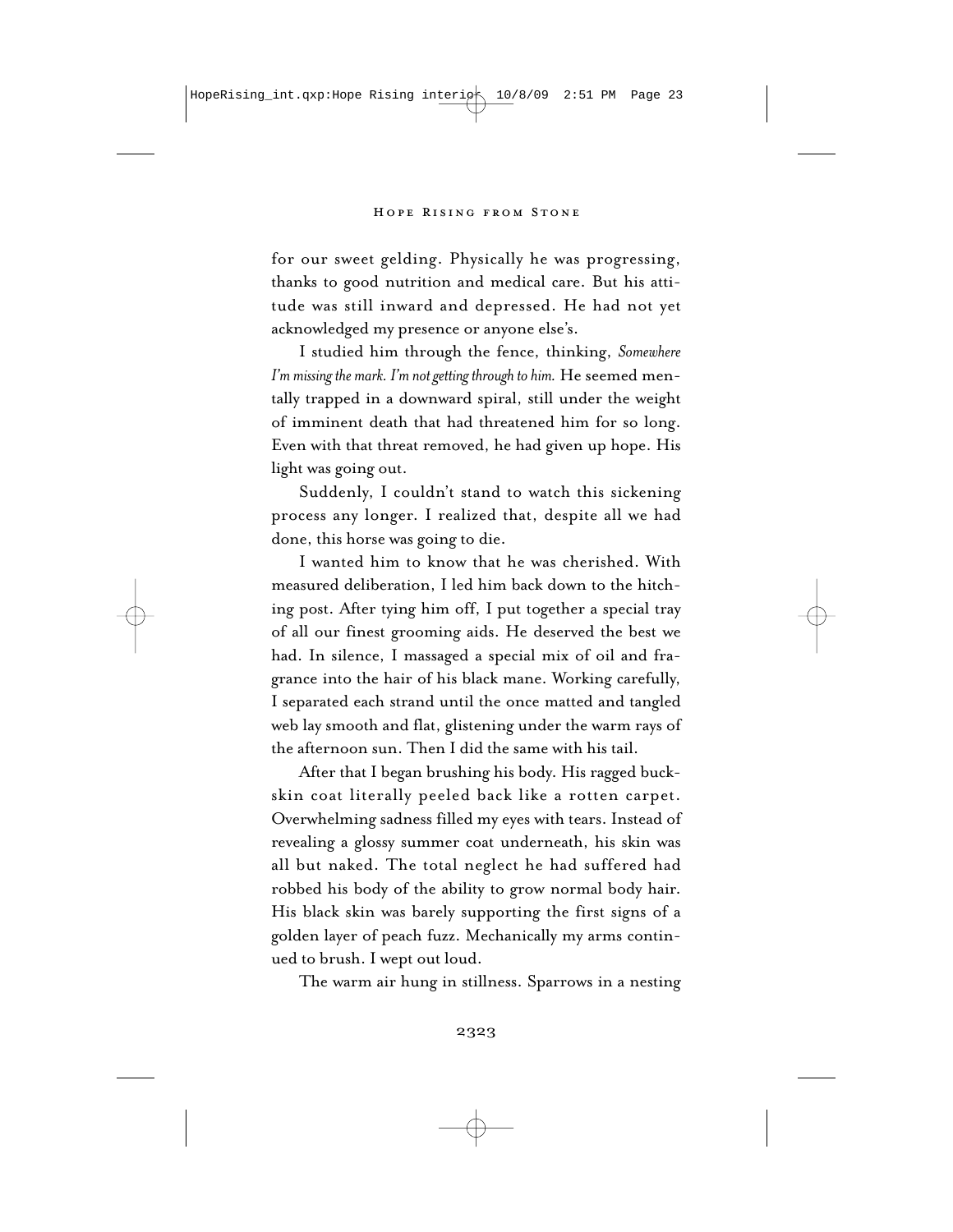box overhead sang over their newly hatched family. Horsehair covered the ground in a four-inch layer of gold around my feet. I brushed and cried as our gelding's hideous body was fully unveiled. Finally I leaned against him with both hands on his shoulder and began to pray. From above angels saw a filthy woman bowing over a skeletal horse on a cloud of golden hair.

Time slipped by. Then very subtly I felt the horse's weight shift. I looked up to see his large, black nostrils close to my face. He had curved his neck around as far as he could, and for the first time he was looking at me! I held his gaze. It was still sunken, but the unmistakable twinkle of life had triumphantly returned to his once dulled eyes.

I stepped toward his outstretched muzzle and, with both arms, cradled his head against my chest. The spiral of death had stopped, and by the breath of a merciful God had been blown back in the reverse direction. I knew in that moment, he had chosen to live. Gently we held our embrace, my wet cheek pressed against his forehead.

I was lifting my head to kiss his face when I saw it. It was about ten feet wide and rotating slowly across the yard. The whirlwind, with unhurried deliberation, moved toward us until we were completely enveloped. The entire mass of cottony hair rose up around us in a golden column, slowly spiraling up into heaven.

Cradling the gelding's head, I watched in breathless awe as nearly every wisp of his fallen hair lazily rotated upward and gradually out of sight.

Still gazing skyward, I knew that my simple prayer had been answered. Like Elijah, the faithful Old Testament prophet who was drawn into heaven by a whirlwind so that